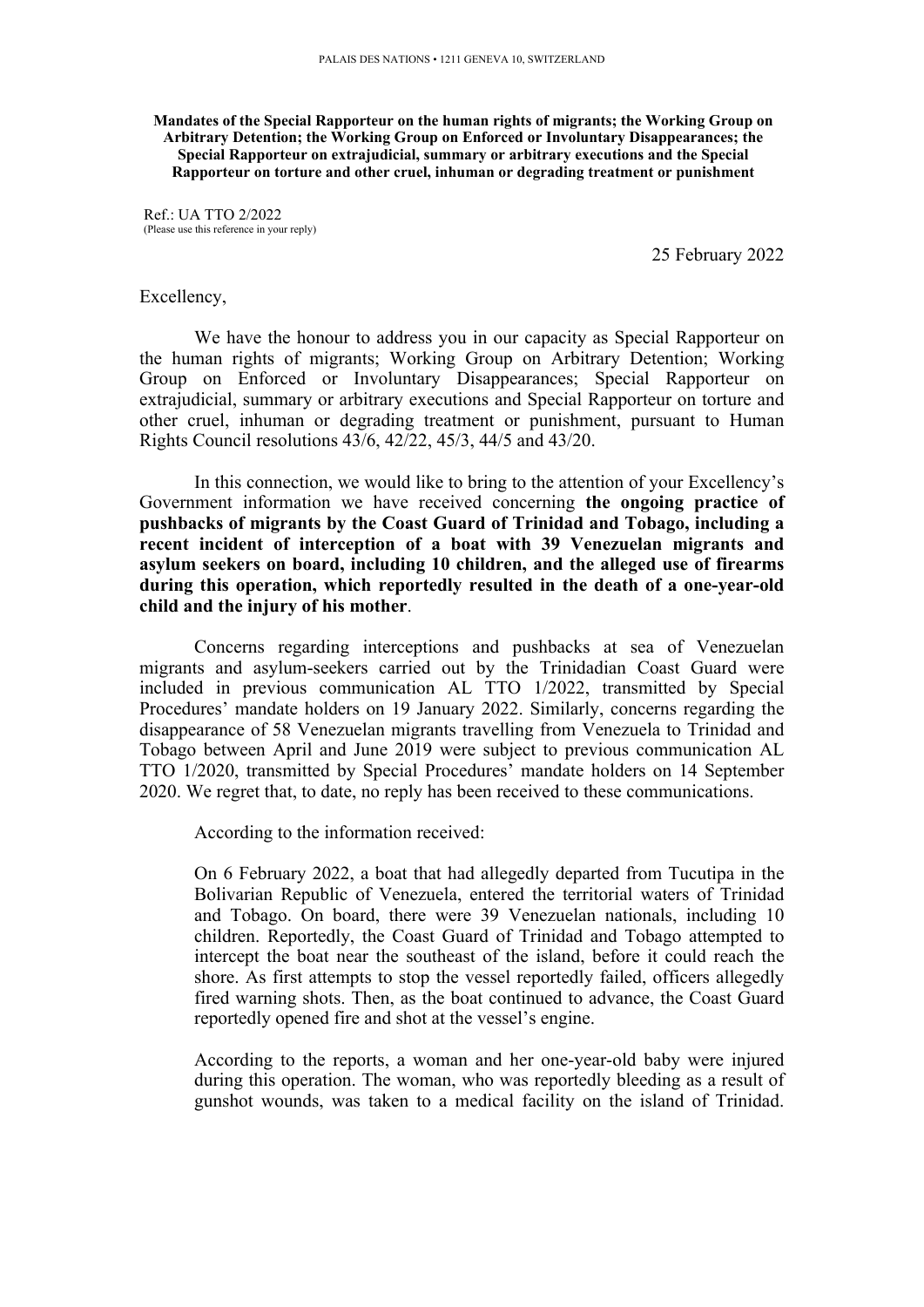However, the baby did not survive. The cause of his death has not been disclosed by Trinidadian authorities.

The National Security Minister announced that the incident was being investigated by both the Coast Guard and the police of Trinidad and Tobago. It has also been reported that Trinidadian authorities have stated on several occasions that the Coast Guard acted in accordance with the Government'<sup>s</sup> policy and the laws of Trinidad and Tobago, in which has been described as an "act of self-defense".

It appears that the remaining individuals found on board of the vessel intercepted on 6 February 2022 were detained by the Coast Guard. All of them, including 9 children, were taken to the Chaguaramas Heliport in Trinidad and Tobago, where they allegedly remained in detention for five days. On 11 February 2022, the Ministry of National Security of Trinidad and Tobago issued <sup>a</sup> statement announcing that 35 of the 39 Venezuelan nationals intercepted at sea on 6 February 2022 had been "repatriated" to Venezuela with the assistance of the Venezuelan counterparts, after it was determined that they were not victims of human trafficking. Reportedly, the investigation concerning the interception operation of 6 February 2022 was still ongoing when these migrant persons were deported. In this respect, it has been reported that the deportations were carried out despite <sup>a</sup> reques<sup>t</sup> to the Minister of National Security to allow these persons to remain in Trinidad and Tobago until the investigation was completed. Trinidadian authorities allegedly did not collect their statements as witnesses of the events under investigation before their deportation. On the other hand, it has been reported that some of those detained and subsequently deported had relatives living on the island of Trinidad and Tobago.

Furthermore, Trinidadian authorities reportedly stated that the intercepted vessel was travelling along <sup>a</sup> common route used by Venezuelan migrants to reach Trinidad and Tobago irregularly. This maritime route, as mentioned in previous communications AL TTO 1/2022 and AL TTO 1/2020, remains very dangerous: shipwrecks, deaths and disappearances of Venezuelan migrants and asylum-seekers continue to be reported along this route.

In this regard, since 2018, there have been ongoing reports of interceptions of boats with Venezuelan migrants and asylum-seekers on board along this route. Boats are reportedly intercepted by the Coast Guard before they can reach the island, preventing them from disembarking. Reports received also refer to Trinidadian authorities conducting pushbacks at sea after intercepting boats, and forcibly and collectively returning individuals on board to Venezuela, without conducting an individual assessment of their circumstances and international protection needs. In other instances, it has been reported that Venezuelan migrants and asylum seekers on board, including children, are apprehended by the Coast Guard and subsequently held in detention in the island of Trinidad. In addition, it has been alleged that the Coast Guard of Trinidad and Tobago has made excessive use of force against Venezuelan migrants and asylum seekers on several occasions.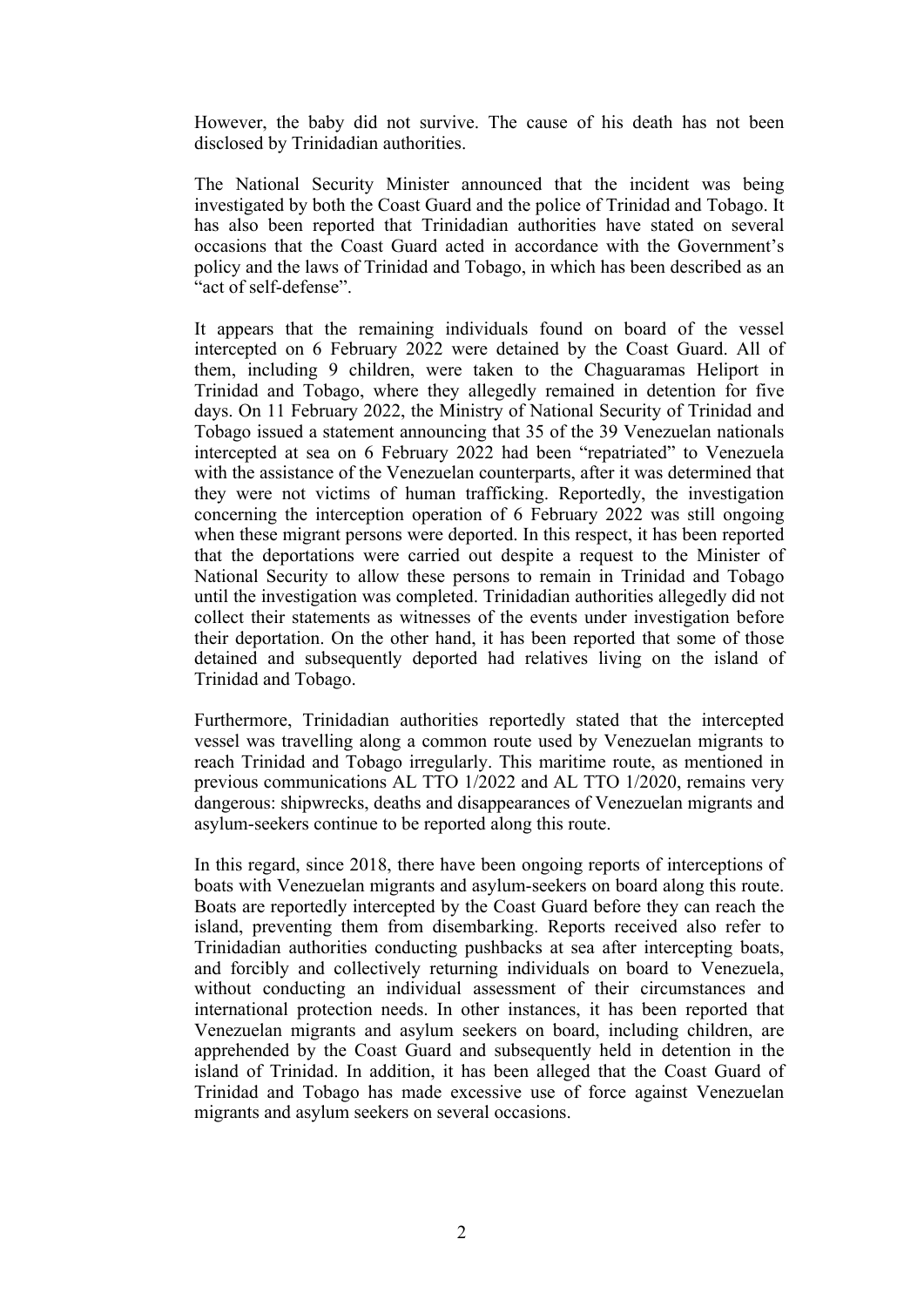Without prejudging the accuracy of the information received, we are deeply concerned about the alleged involvement of Trinidadian Coast Guard officers in acts that seem to have endangered the safety and lives of migrants and asylum seekers. Particularly, we express our serious concern regarding the alleged use of firearms by Coast Guard officers during the interception of <sup>a</sup> boat with migrants and asylumseekers on board, including children, posing <sup>a</sup> serious threat to the lives and physical integrity of individuals on board. We especially emphasize our deepest serious concern over the death of <sup>a</sup> one-year-old child and the injury of his mother, allegedly as <sup>a</sup> result of the Coast Guard intervention. We also note allegations of repetition and continuity of similar interception operations conducted by the Trinidad and Tobago Coast Guard of boats carrying Venezuelan migrants and asylum seekers, including children, aimed at preventing them from disembarking in Trinidad and Tobago and returning them to Venezuela. Therefore, we remain concerned about potential similar interventions in the future that continue to endanger the safety and lives of migrants and asylum seekers, already pu<sup>t</sup> at risk by the conditions of the maritime route itself.

In this regard, we would like to bring your Government'<sup>s</sup> attention to article 3 of the Universal Declaration of Human Rights which states that "Everyone has the right to life, liberty and security of person", and to articles 6 (the right to life), 7 (freedom from torture) and 9 (right to liberty and security) of the International Covenant on Civil and Political Rights (ICCPR), ratified by Trinidad and Tobago on 21 December 1978. In this respect, we wish to highlight that under international human rights law, the absolute right to life entails both <sup>a</sup> positive obligation on the State to protect the right to life and security of the person and <sup>a</sup> negative obligation not to engage in acts that would jeopardise the enjoyment of that right.

We also wish to express our deep concern over allegations of the excessive use of force employed by Coast Guard officers in some interception operations, and especially the use of arms during the interception of the boat on 6 February 2022. The use of force, including of lethal force, is strictly regulated under international human rights law. We would like to refer to General provision 4 of the UN Basic Principles on the Use of Force and Firearms by Law Enforcement Officials, which requires that law enforcement officials shall, as far as possible, apply non-violent means before resorting to the use of force and firearms.

Furthermore, we wish to express our concern regarding the alleged detention and subsequent deportation of 35 of the 39 Venezuelan persons, including 9 children, found on board of the boat intercepted on 6 February 2022, only 5 days after their apprehension by the Trinidadian Coast Guard and while the investigation was reportedly ongoing. In this regard, we wish to stress that States should ensure that all border governance measures taken at international borders, including those aimed at addressing irregular migration, are in accordance with the principle of non*refoulement* and the prohibition of arbitrary or collective expulsions.

The principle of non-*refoulement* is codified in the 1951 Refugee Convention, to which your Government is party since 10 November 2000, and prohibits all forms of removal and transfer of any individual, regardless of their status, when there are substantial grounds for believing that the individual would be at risk of irreparable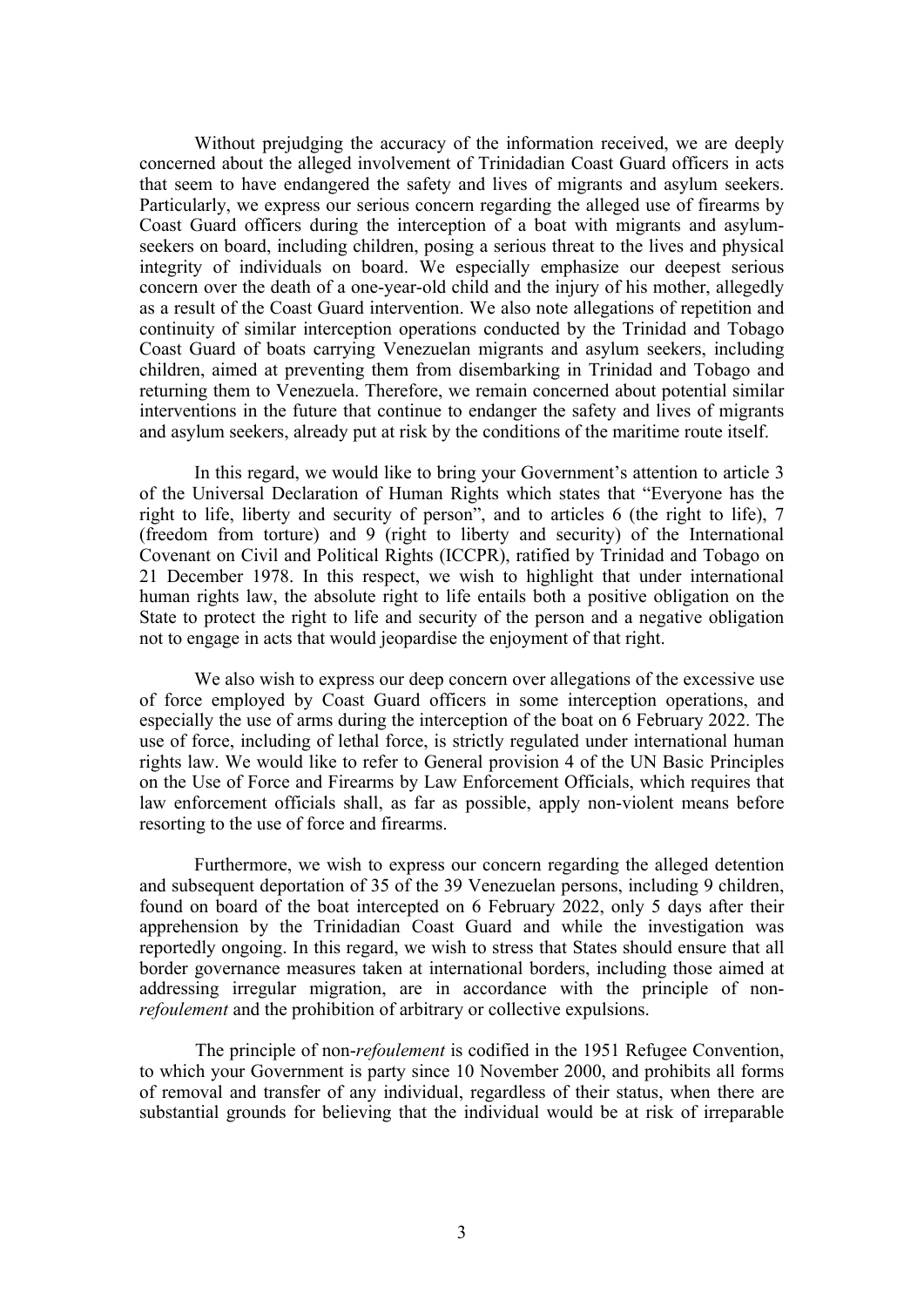harm, such as death, torture or cruel, inhuman or degrading treatment or punishment, persecution, enforced disappearance or other serious human rights violations, in the place to which they are to be transferred or removed.

In this respect, we also draw your Excellency'<sup>s</sup> Government attention to the United Nations Declaration on the Protection of All Persons from Enforced Disappearance, which establishes the absolute and non-derogable prohibition against enforced disappearances (articles 2 and 7). The Declaration also proclaims that each State shall take effective legislative, administrative, judicial or other measures to preven<sup>t</sup> and terminate acts of enforced disappearance in any territory under its jurisdiction.

Heightened consideration must also be given to children in the context of return. The best interests of the child should be the paramoun<sup>t</sup> consideration in decisions. Where return is deemed not to be in the child'<sup>s</sup> best interests, families should be kept together in the country of residence. In the case of families with children, the governmen<sup>t</sup> authorities responsible for processing returns should ensure that children are not separated from immediate family members in the return process (A/HRC/38/41, para. 44). We wish to stress that families should never be separated unless the separation is necessary to ensure the best interests of the child.

As it is our responsibility, under the mandates provided to us by the Human Rights Council, to seek to clarify all cases brought to our attention, we would be grateful for your observations on the following matters:

- 1. Please provide any additional information and/or comment(s) you may have on the above-mentioned allegations.
- 2. Please provide details, and where available the results, of the investigation on the above-mentioned allegations, including the use of force and ill-treatment of migrants and asylum-seekers by Coast Guard personnel of Trinidad and Tobago. In addition, please indicate if any judicial or other inquiry has been undertaken in relation to the abovementioned incident. Have any penal, disciplinary or administrative sanctions been imposed on the alleged perpetrators?
- 3. Please provide information on measures taken to ensure that the use of force and the use and possession of firearms by authorities and personnel in direct contact with the migrant population are strictly regulated in accordance with international human rights standards and that any misuse or excessive use of firearms is duly sanctioned.
- 4. Please provide detailed information on any guidelines and/or protocols adopted by your Excellency'<sup>s</sup> Government for the interception of boats with migrants on board in the territorial waters of Trinidad and Tobago, and how these instruments are in compliance with international obligations.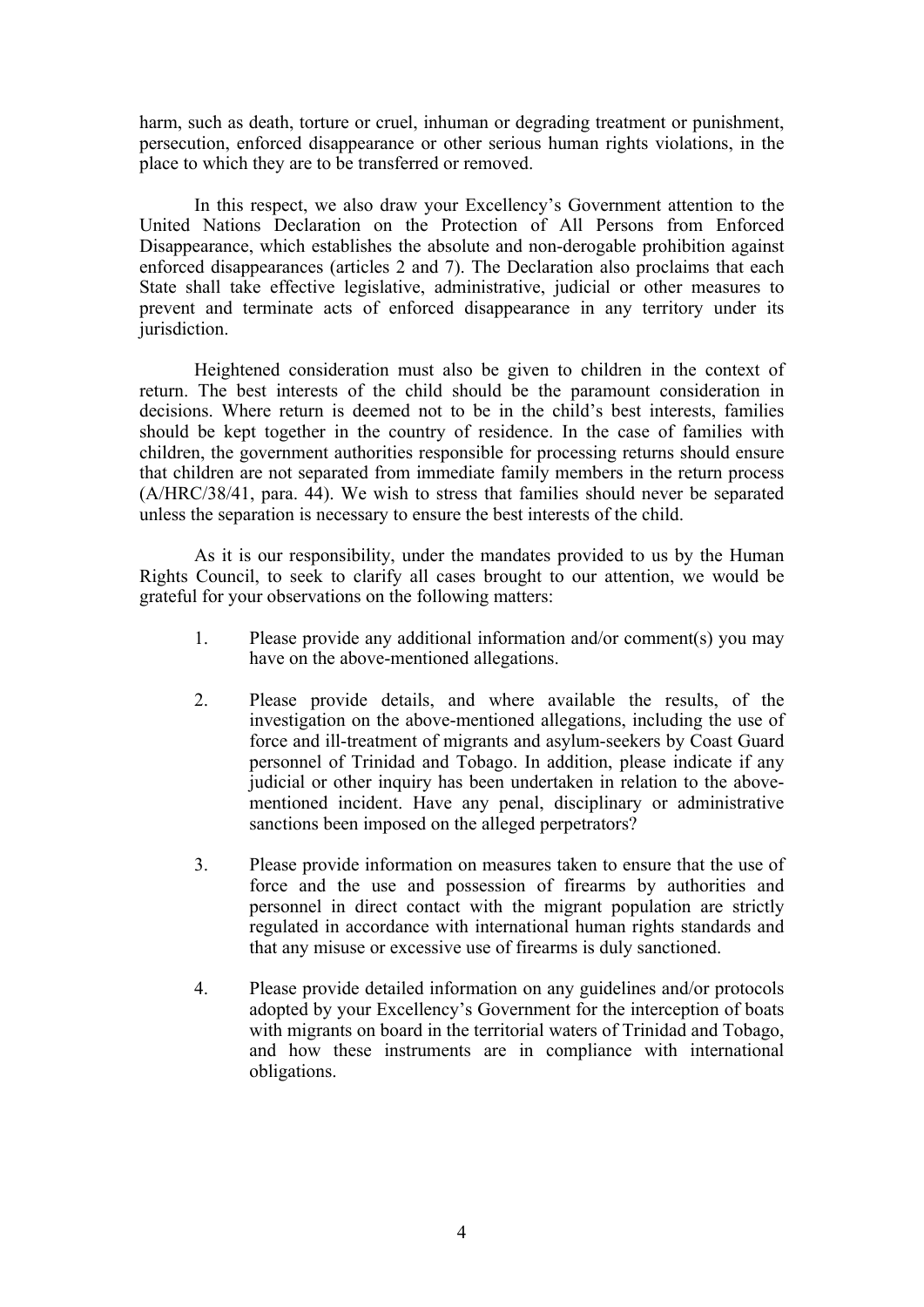- 5. Please explain the factual and legal grounds for the deprivation of liberty of the Venezuelan migrants found on board the vessel intercepted on 6 February 2022, , and how this is compatible with the international human rights obligations of Trinidad and Tobago. Please provide information regarding alternative and less restrictive measures to deprivation of liberty that can be provided to migrants and asylum seekers, including persons who entered the territory of Trinidad and Tobago irregularly. Please also provide information on measures taken or to be taken by your Government towards ending immigration detention of children, as well as efforts made to provide effective protection, adequate care and non-custodial reception for migrant children.
- 6. Please provide detailed information on the 35 Venezuelan migrants, including 9 children, who were reportedly deported on 11 February 2022. Please indicate how their individual circumstances and protection needs were considered prior to their deportation. Please also indicate whether their statements as witnesses on the incident of 6 February 2022 were taken by Trinidadian authorities prior to their deportation.
- 7. Please indicate what measures have been taken by your Excellency'<sup>s</sup> Government to protect the human rights of migrants and asylumseekers at international borders, regardless of their migration status. In particular, please indicate measures taken or to be taken by your Government to ensure border managemen<sup>t</sup> measures are in accordance with the principle of non-*refoulement* and the prohibition of arbitrary and collective expulsions.
- 8. Please provide information on the measures taken by your Excellency's Government to protect the human rights of migrant children, in particular measures allowing family reunification in Trinidad and Tobago. Please also indicate whether your Excellency's Government has adopted or is considering adopting measures such as special protocols for the identification and protection of migrant children at the border.

While awaiting <sup>a</sup> reply, we urge that all necessary interim measures be taken to halt the alleged violations and preven<sup>t</sup> their re-occurrence and in the event that the investigations support or suggest the allegations to be correct, to ensure the accountability of any person responsible of the alleged violations.

We may publicly express our concerns in the near future as, in our view, the information upon which the press release will be based is sufficiently reliable to indicate <sup>a</sup> matter warranting immediate attention. We also believe that the wider public should be alerted to the potential implications of the above-mentioned allegations. The press release will indicate that we have been in contact with your Excellency'<sup>s</sup> Government to clarify the issue/s in question.